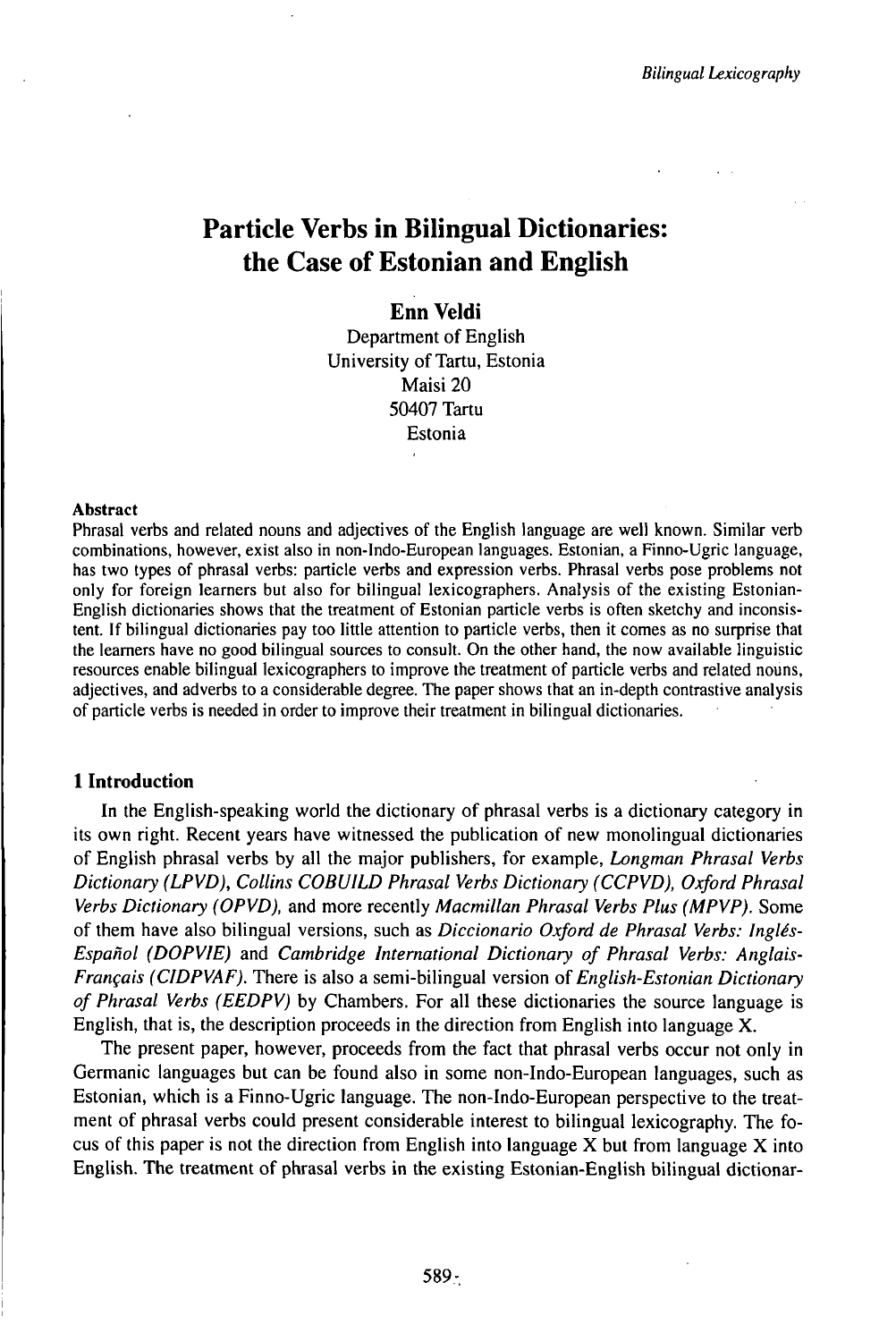ies is analysed with the purpose of working out methods of improved coverage of phrasal verbs in bilingual dictionaries with a further aim of compiling an Estonian-English dictionary of phrasal verbs. Time is right for such an undertaking for a number of reasons. In recent years a number of Estonian linguists have focused on the study of core vocabulary in Estonian (see e.g. Tragel 2001; Tragel 2003; Kährik 2001). The findings ofthis research can be applied to bilingual lexicography. Also, a list of three thousand Estonian particle verbs has been compiled on the basis of the existing lexicographic sources. The database can be accessed at the following address: http://www.cl.ut.ee/ee/ressursid/pysiyhendid.html, and the authors describe its creation in Kaalep & Muischnek 2002; Kaalep & Muischnek 2003.

# **2 Particle verbs in Estonian**

Estonian phrasal verbs are of two types: particle verbs and expression verbs (Erelt ed.  $2003: 101-102$ ). Particle verbs consist of an adverb particle  $+$  verb, for example,

(1) *alla kirjutama* lit. "down + write", i.e. "to sign".

The same sequence forms a single-word synonym *allkirjastama* "to sign" and the noun *allkiri* "signature". Particle verbs can be non-idiomatic and idiomatic.

Expression verbs consist of a noun / adjective + verb, for example.

(2) *aru saama* lit. "reason + get", i.e. "to understand".

The same sequence occurs in the nouns *arusaam* "understanding, perception" and *arusaamine* "understanding", the adjective *arusaadav* "understandable" and the adverb *arusaadavalt* "understandably". Expression verbs are, as a rule, idiomatic.

The borderline between the two types is sometimes fuzzy and can be a matter of interpretation depending on whether the case form of a noun is regarded as an adverb in its own right or not.

It has been suggested that historically many Estonian particle verbs entered the language as translation loans from German (Hasselblatt 1990). Some similarities between Estonian and German are easy to spot; for example, the choice of the particle in the Estonian verb *üles kirjutama* (lit. "up + write") coincides with the German *aufschreiben* (lit. "up + write") but differs from the English *write down* and *put down.* However, the contemporary Estonian system of particle verbs is an extensive system in its own right with intricate relations between its components. At present about three thousand particle verbs have been recorded (Kaalep & Muischnek 2003: 103)

Particle verbs are important from the Estonian perspective for a number of reasons. First, both the particles and verbs that occur in these combinations belong to core vocabulary and are high-frequency lexical items. Second, they often have multiple meanings, which are poorly covered by bilingual dictionaries. Third, particle verbs reveal large numbers of related nouns, adjectives, and adverbs, which form families of related words. Fourth, particle verbs have synonyms, which can be either two-member or one-member verbs. Fifth, they reveal important differences with regard to formality / informality.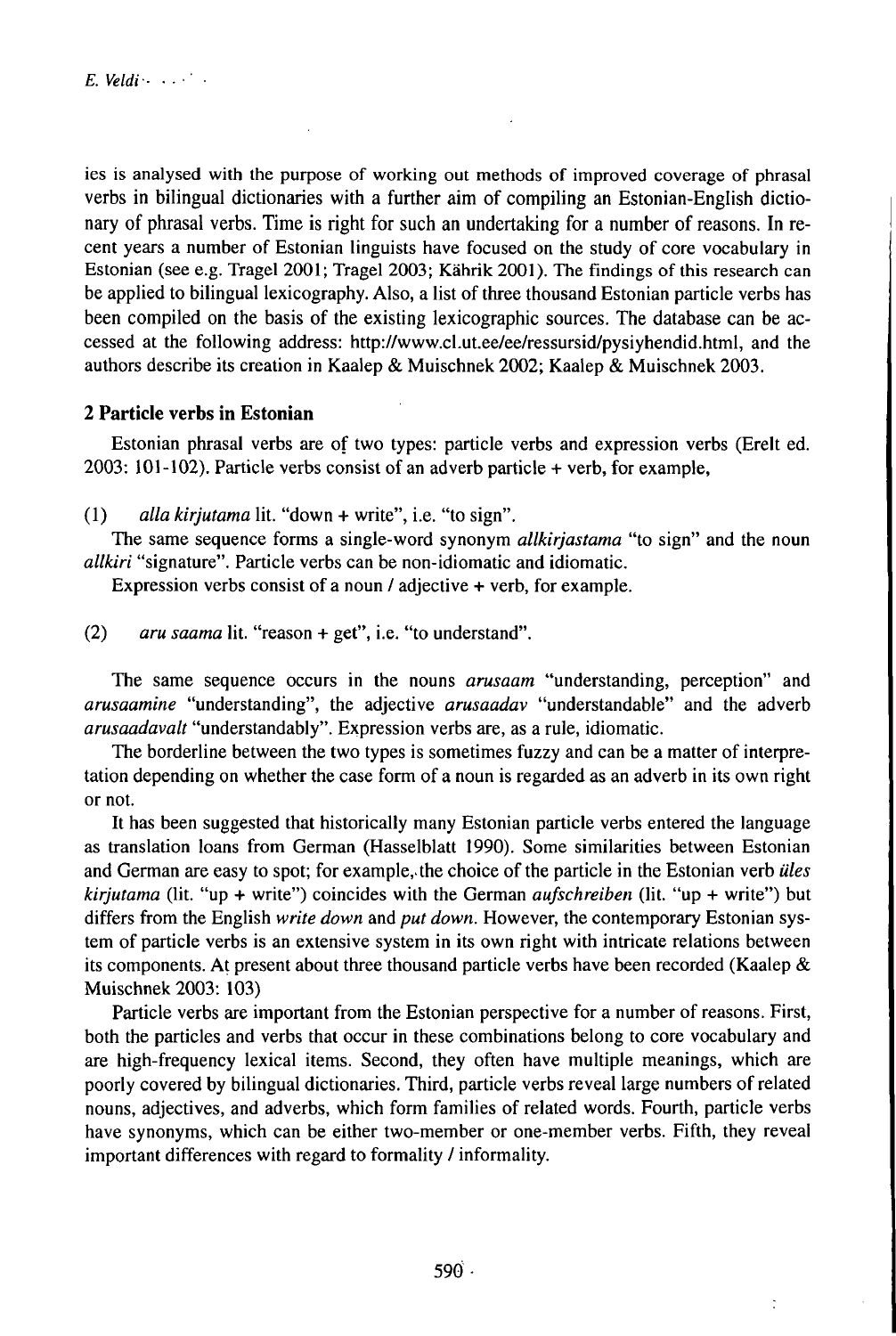## **3 Treatment of particle verbs in the existing Estonian-English dictionaries**

Although lexicographers generally realize the importance of particle verbs, their treatment in bilingual dictionaries is often sketchy and inconsistent. The ones with multiple meanings seem to be especially troublesome. The discussion below focuses on the particle verb *läbi lööma* lit. "through + hit", which has both non-idiomatic and idiomatic senses. Entries (3), (4), and (5) were written on the basis of corpus and web examples; also, monolingual dictionaries of both languages were used.

#### (3) **läbi lööma**

<sup>1</sup> MAKE <sup>A</sup> HOLE punch *talongi••lööma punch one's ticket naela lauast läbi lööma drive a nail through the board*

*2* SUCCEED IN LIFE *(edu saavutama)* get ahead, make it (to the top), make it big, make good, succeed, establish oneself (as sth) *Noored öpivad tööturul ••lööma. Young people learn how to get ahead in thejob market.*

3 WASTE MONEY / PROPERTY *(ära raiskama)* run through sth, fritter sth <^ away, squander *Mees löi läbi tohutu varanduseja suri vaeseU. The man squandered a huge fortune and died poor.*

As can be seen, the particle verb *läbi lööma* has three basic meanings; sense <sup>1</sup> is non-idiomatic and senses 2 and 3 are idiomatic.

There is also a noun and an adjective formed from sense 2:

(4) **läbilöögivoime** competitiveness *VäUsmaaUistestjuhid suurendavad Uibilöögivöimet. Foreign managers increase competitiveness.*

## **(5) läbilöögivöimeline** competitive

Three dictionaries were selected for analysis. *EED1* and *EED2* are medium-size dictionaries; the *Estonian-English Dictionary* by Paul F. Saagpakk *(Saagpakk),* however, is a comprehensive dictionary.

An important question to be considered is where to place particle verbs in a dictionary. As they consist of two parts, there are, in principle, four possibilities: 1) according to the particle, 2) according to the verb, 3) both according to the particle and the verb, 4) as headwords in their own right.

The compilers of *EED1* have chosen the third possibility; they provide the particle verb *läbi lööma* both under the particle *läbi* "through" and under the verb *lööma* "hit": *EED1*

- (6) (under the headword **läbi** "through") **läbi lööma (raha)** run through; **(edukas olema)** hit off
- (7) (under the headword *lööma* "hit") **läbi lööma** break through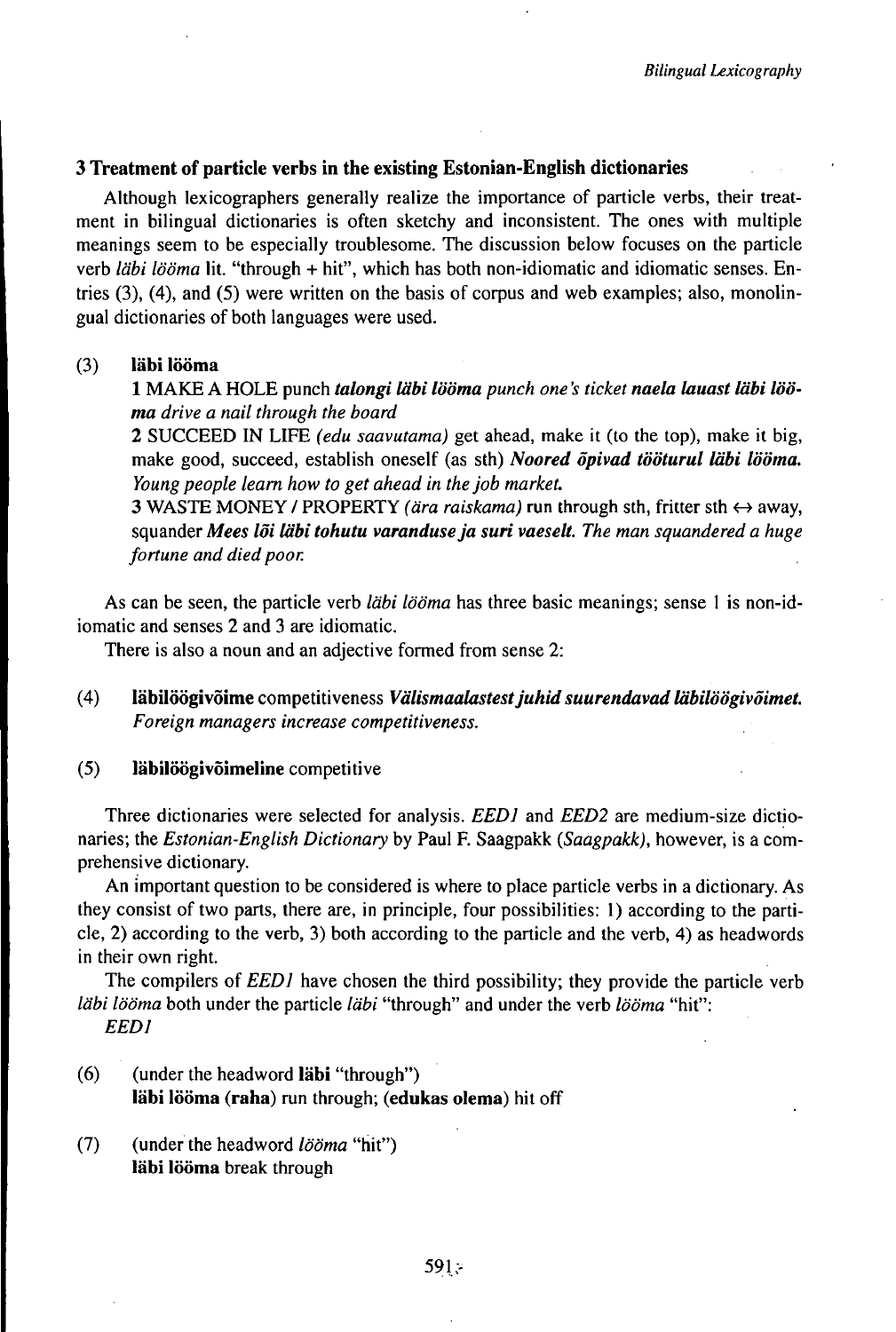*EED1* provides the related noun *läbilöögivöime* but does not list the related adjective *läbilöögivöimeline.*

(8) **läbilöögivöime** perforation ability; *piltl* assertiveness

The problem with this approach is inconsistency. The number of senses and the equivalents do not coincide in different parts of the dictionary. In (6) the phrasal verb has two meanings: 1) waste / squander money and 2) be successful; in (7) it has one meaning. Moreover, the suggested equivalents do not coincide either and are, in fact, of doubtful value. *EED2*

(9) (under the headword **Iööma "hit") läbi lööma** punch; make one's way

*EED2* lists particle verbs according to the verb. This dictionary covers only the first two senses. The provided equivalent for the second sense is too short; it should be *make one 's way in the world.*

*Saagpakk* lists *läbi lööma* according to the first component but provides a reference in the verb article *lööma* "hit". However, the dictionary does not provide the related noun *läbilöögivöime* and the related adjective *läbilöögivöimeline.*

*Saagpakk* 

(10) **läbi lööma** (under the headword *läbi)* 1. *(auke)* to punch, to perforate; to knock (a hole) through, *(vaadile, paadile)* to stave; *(naela)* to drive a nail through; *2. (ennast)* to fight one's way in life *(or* in the world), to make one's way in the world, to succeed, to hit if off, to win through; to become important *(or* popular);

3. *(rahajne.)* to run through *(or* squander) (one's money), *(sl.)* to blue, to blow; *see möte löi läbi* this ide became accepted

Despite the fact that *Saagpakk* is an old-fashioned dictionary by contemporary standards, it covers all the three main senses of and provides a number of useful equivalents.

# **4 Discussion**

It is clear that there is not enough space in a print dictionary to list particle verbs both according to the particle and the verb. The best policy is to give the headword status to the most important particle verbs. This approach enables the lexicographer to pay due attention to the multiple meanings of particle verbs, to point out the synonymous two-member and one-member verbs, and to provide example sentences to illustrate the meanings. The only Estonian monolingual dictionary that has adopted this policy is the *Dictionary of Correct Usage ÖS 1999* (Erelt ed. 1999). No bilingual dictionary has followed suit as yet. Another ad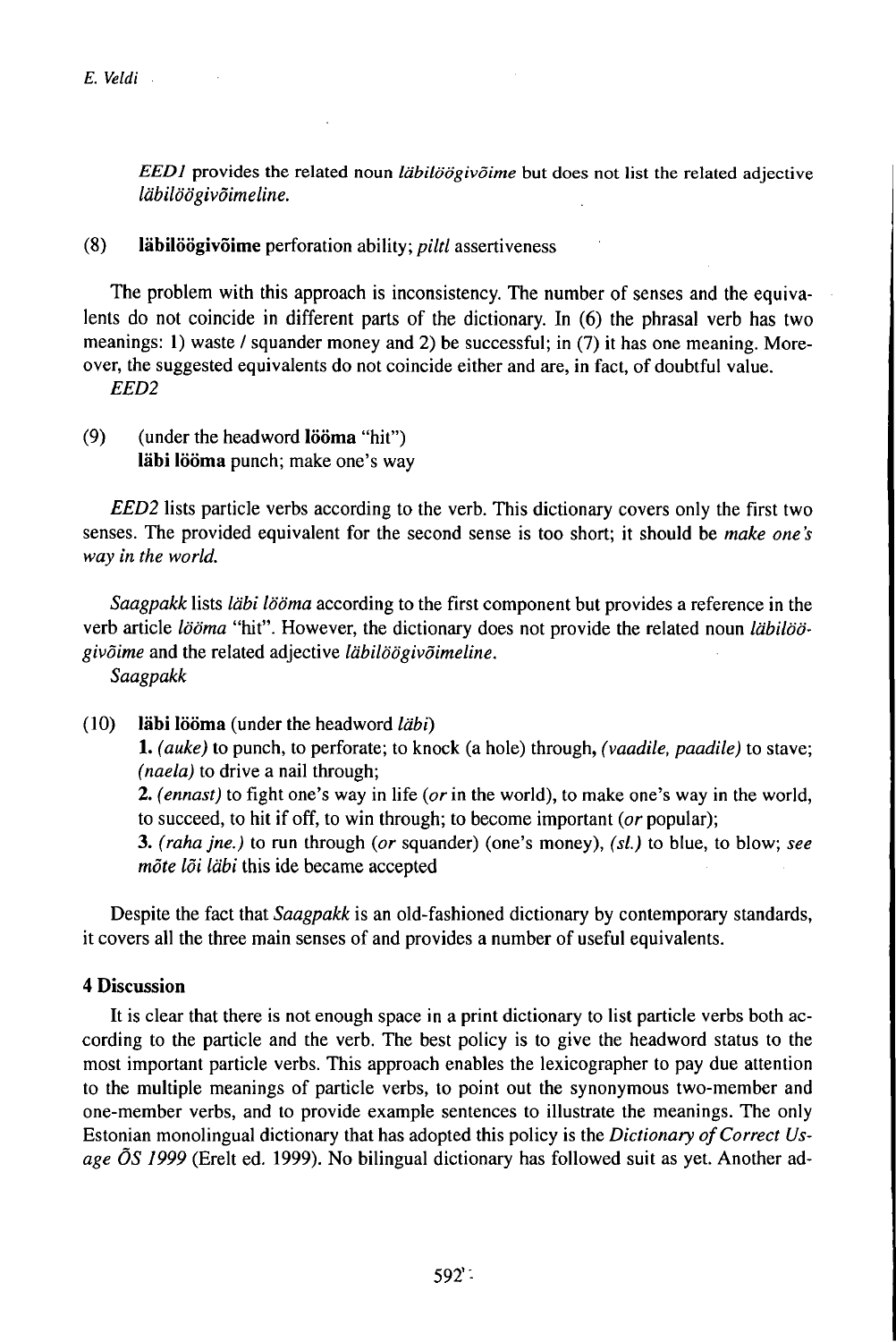vantage of this approach for Estonian is that in that case the related nouns, adjectives, and adverbs are alphabetically close to the particle verb. However, it would be helpful to provide a reference to the particle verb in the dictionary article on the verb.

At the moment the situation is far from satisfactory in middle-size dictionaries, where lexicographers tend to regard particle verbs as a nuisance that has to be dealt with somehow. On the other hand, middle-size dictionaries are the type of dictionary that most foreign learners own. Ten years ago Glennis Pye suggested that "don't give up, look it up" (Pye 1996). Unfortunately, if bilingual dictionaries fail to treat particle verbs properly, foreign learners and also translators simply have no bilingual resources to look them up. Another serious problem is trustworthiness of the suggested equivalents. Sylvie De Cock lists six problems with regard to the use of phrasal verbs by foreign learners: 1) avoidance, 2) style deficiency, 3) semantic confusion, 4) lack of collocational awareness, 5) using 'idiosyncratic phrasal verbs, and 6) syntactic errors (De Cock 2005). One might suggest that improved treatment of particle verbs in bilingual dictionaries is a necessity that will help foreign learners to master phrasal verbs in English.

## **5 Conclusions**

The paper shows that phrasal verbs pose problems not only for foreign learners but also for bilingual lexicographers. Analysis of the existing Estonian-English dictionaries shows that the treatment of particle verbs is far from unsatisfactory in middle-size dictionaries. It is recommended that the more important particle verbs should be given the headword status in bilingual dictionaries, which enables the lexicographer to focus on multiple meanings, synonyms and antonyms, and to provide example sentences.

#### **References**

### **A. Dictionaries**

Alonso, Á. P. (2001), *Diccionario Oxfordde Phrasal Verbs: Inglés-Español.* Oxford UP. (DOPVIE)

Clari, M. (ed.) (2002), *Collins COBUILD Phrasal Verbs Dictionary.* (Second edition 2002). Glasgow, HarperCollins.

### (CCOVD)

Erelt, T. (ed.) (1999), *Eesti keele sönaraamat ÖS 1999* (Dictionary of Correct Usage), Tallinn, Eesti Keele Sihtasutus.

Kask, R. et al. (ed.) (2001), *Estonian-English Dictionary.* (First edition.) Tallinn, TEA. (EED2)

Mägi, R. (ed.) (2005), *Estonian-English Dictionary.(First* edition.) Tallinn, TEA. (EED1)

(2001 ). *Oxford Phrasal Verbs Dictionaryfor Learners ofEnglish.* Oxford UP. (OPVD)

Rundell, M. (ed.) (2005), *Macmillan Phrasal Verbs Plus.* Oxford, Macmillan. (MPVP)

Saagpakk, P.F. (1992). *Estonian-English Dictionary.* Tallinn, Koolibri. (Saagpakk)

Summers, D. (ed.) (2000), *Longman Phrasal Verbs Dictionary.* Harlow, Pearson Education. (LPVD)

Walter, E. (ed.) (1998), *Cambridge international Dictionary ofPhrasal Verbs: Anglais-Français.* Cambridge UP. (CIDPVAF)

#### **B. Other Literature**

De Cock, S. (2005), 'Learners and Phrasal Verbs', in Rundell, M. (ed.) *Macmillan Phrasal Verbs Plus.* Oxford, Oxford

UP, LS 16-LS 20.

Erelt, M. (ed.) (2003), *Estonian Language,Tallinn,* Estonian Academy Publishers.